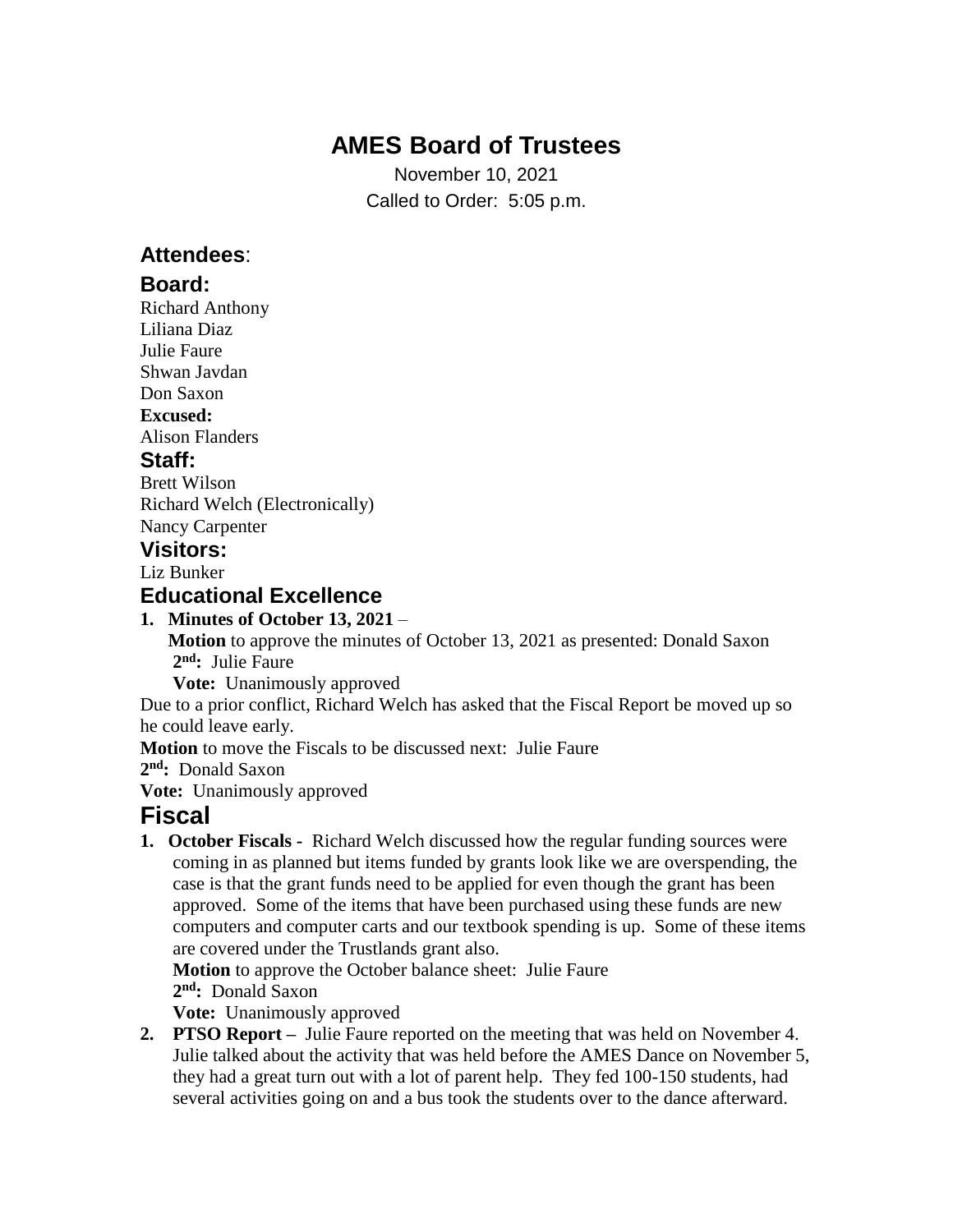They have parents lined up to help with the activities on November  $29<sup>th</sup>$ , when AMES will be having a tie-dying activity and will also sponsor a vaccination clinic for students and teachers who want boosters or their first COVID vaccination. They will also be working on letters and gifts for teachers and staff for Christmas. PTSO has \$8,600 in their account at this time. \$1,000 will be used for scholarships and Heather Haley has volunteers to chair the scholarship committee.

**3. Special Education Handbook –** After this item was tabled in October for more review, the AMES Board reviewed the changes in the handbook and feel that it can be approved as presented.

 **Motion** to approve the Special Education Handbook: Julie Faure **2 nd:** Liliana Diaz

**Vote:** Unanimously approved

- **4. Fee Schedule – 1 st Reading –** The Fees Schedule for the 2022-2023 school year was given to the AMES Board for their review and input. The Board made formatting suggestions and wondered if parents would have questions about what they are paying for when they pay their fees. They wondered about increasing fees but Brett Wilson assured them that for now we feel that AMES is doing well fiscally and we don't need to raise them. The fee schedule will be re-formatted and presented in January for final approval.
- **5. Spending Plan for Collected Fees –** In discussing the Fee Schedule this item was covered. Some of the items that the school fee covers are student publications, textbooks and workbooks, transportation costs and Granite School District bill for Cottonwood high classes. We will discuss this along with the fee waiver policy in January.
- **6. PTSO – Potential Policy or Handling Revenue –** This item will be covered during the AMES Foundation Board Meeting Update. **Motion** to move discussion of Item #6 to Foundation Discussion: Donald Saxon **2 nd:** Julie Faure

 **Vote:** Unanimously approved

- **7. University of Utah Chemistry and Biology –** Shwan Javdan, AMES Board Chair reached out to the Chemistry and Biology departments at the University of Utah to see if we can reinstate our U of U Chemistry class and start a U of U Biology class. He contacted Dr. Tom Richmond in the Chemistry department, he has come up with 3 options for Chemistry:
	- 1. Have a senior Chemistry student or Chemistry fellow teach the class. The downfall of this is that they would need to find a new teacher every year and the consistency wouldn't be there.
	- 2. Shwan reached out the Greg Owen former AMES U of U Chemistry teacher, he suggested Ryan Deluca might be interested in teaching at AMES. He is a full professor which would be a better option.
	- 3. The third option is to find a professor at Salt Lake Community College but they are also having a hard time finding Chemistry teachers.

 Shwan is still waiting to hear back from Mr. Deluca and has a meeting with Dr. Richmond on November 11.

 In reaching out to the Biology Department, Shwan talked to Tanya Vickers, former AMES Science Fair Coach. AMES would be interested in offering Biology 1610